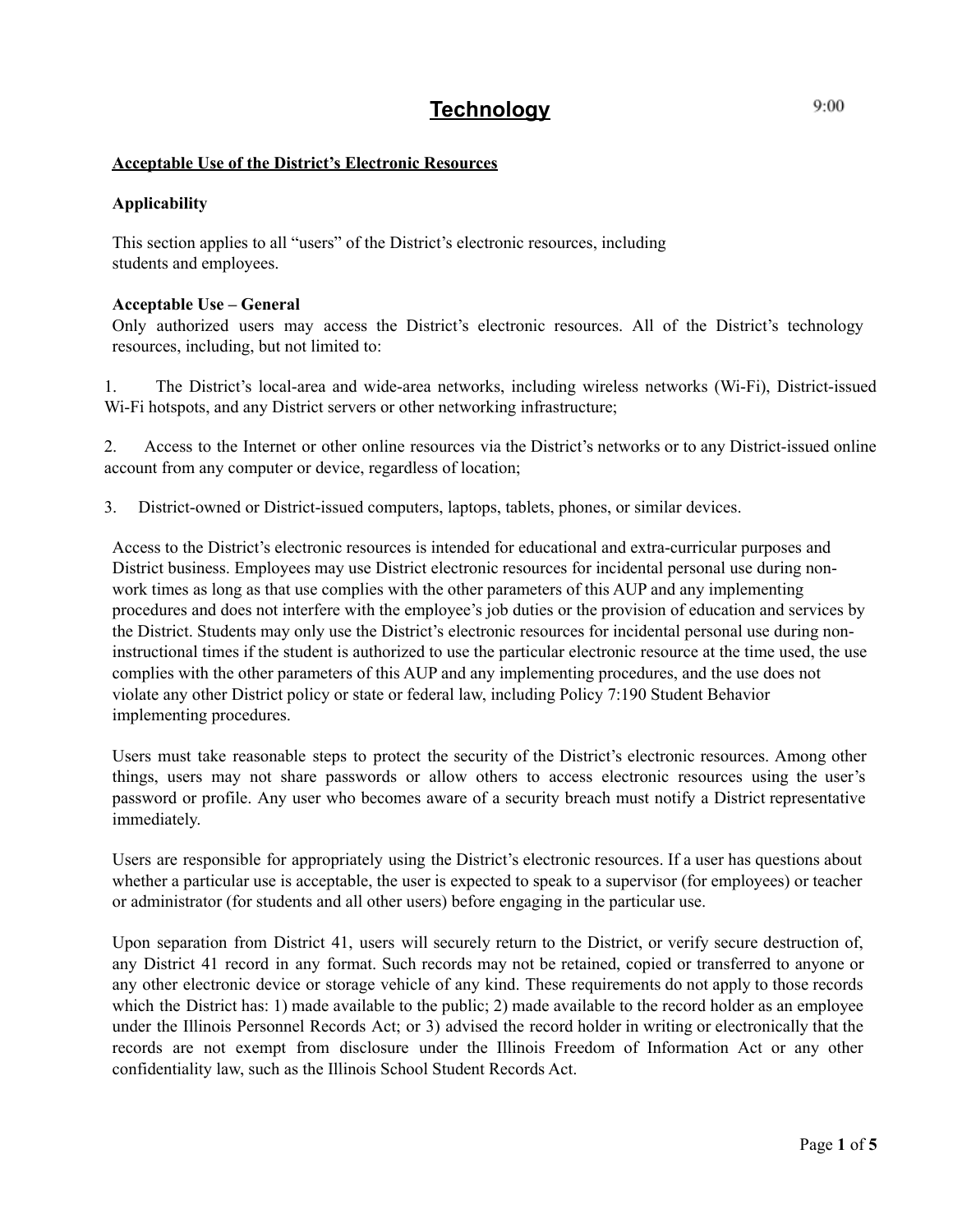## **Acceptable Use - District-Issued Technology (Including One-To-One Programs)**

The District may issue technology to users, including students and employees, for educational or extracurricular purposes and/or District business, including through a one-to-one program. Use of District-issued technology is governed by this AUP, including the Acceptable and Unacceptable Use provisions of this AUP, regardless of when, where, or for what purpose the use occurs. This includes use that occurs outside of normal school hours (for students), before or after work times (for employees), for personal purposes, and/or off District property or away from related events or activities.

The user is responsible for reasonable care of District-issued technology at all times during which the technology is issued to the user, regardless of whether the technology is on school property or at related events or activities. This includes the requirement that the user not allow others to use the technology without authorization from an administrator. The procedures implemented by the Superintendent or designee for this AUP may contain further guidelines regarding responsible use, as may handbooks and other guidelines issued at the school level. Costs associated with repair or replacement of technology damaged as a result of a user's failure to exercise reasonable care shall be the responsibility of the user, including any fees for insurance premiums and deductibles, regardless of whether the damage is caused by the user or a third party. Users may be required to obtain and/or pay for insurance for District-issued technology in order to be issued such technology by the District.

Students may only use or access District-issued technology outside of school with parental or guardian supervision. The District is not responsible for unacceptable use of District-issued technology by students at any time, including outside of school, although students may face consequences for such misuse under this and other District policies.

## **Unacceptable Use – General**

Users are expected to conform to general expectations of norms outlined in this AUP and other District policies when using the District's electronic resources. This AUP sets forth some general examples of unacceptable use, but does not attempt to set forth all prohibited uses.

The following are examples of uses of the District's electronic resources that are strictly prohibited:

- Any use at a time or in manner that is not authorized or approved, or in a manner that causes or reasonably could be foreseen to cause a substantial and material disruption to the educational environment or invasion of the rights of others;
- Knowingly or recklessly causing a security breach or disruption of service to an individual or system;
- Damaging District electronic resources or the electronic resources of others via District electronic resources, including accessing or attempting to access any content to which the user is not authorized, including "hacking";
- Misrepresenting one's identity or using another person's password, user profile, or technology or allowing another to use one's identity, password, or technology without authorization;
- Any use in a manner that violates State or federal law including using materials that are subject to intellectual property laws, such as copyright and trademark laws, without authorization;
- Any use that violates any Board policy, including policies addressing bullying, harassment, and hazing, and student and employee discipline policies or codes of conduct;
- Publishing or transmitting private information, including photographic, video, and audio depictions of others, without authorization;
- Any transmission, access, creation, or transmission of material that is sexually graphic or explicit, obscene, threatening, intimidating, abusive, harassing, or otherwise indecent, or that reasonably could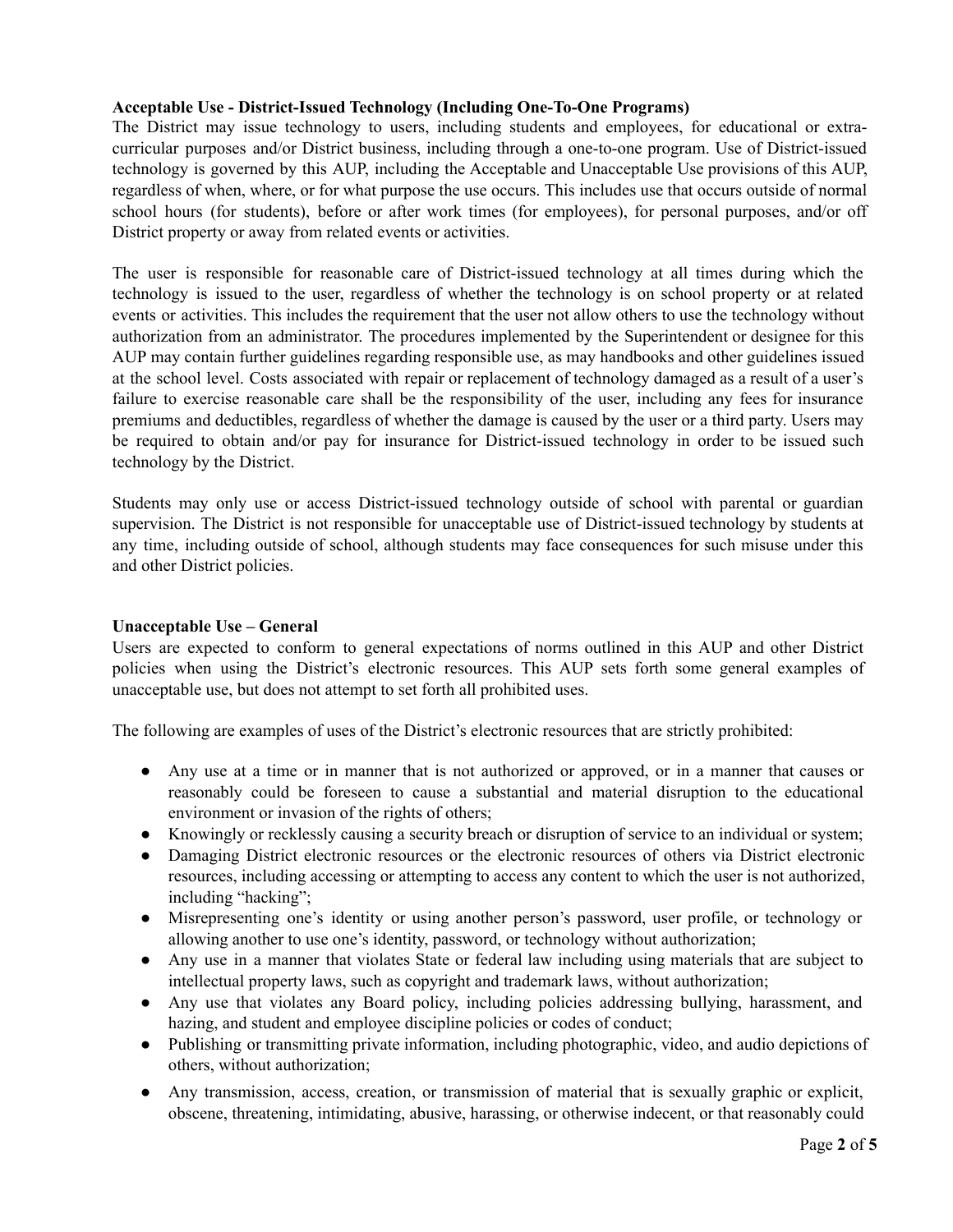be interpreted as promoting illegal activity, including illegal drug use;

- Any use for a commercial purpose where the user does not have the express written authorization of the Superintendent or designee;
- Uploading or downloading material, including software, without express authorization of a member of the District's technology staff;
- Accessing or participating in any games without the express authorization of a supervisor (for employees) or teacher or administrator (for students and other users), or using the District's electronic resources for more than incidental personal use;
- Providing personal information, including photographs, about themselves or another; and
- Any attempt to do any of the above.

A user should notify the District's Complaint Manager or Nondiscrimination Coordinator immediately under Board Policy 2:260 Uniform Grievance Policy upon receipt of a communication through the District's electronic resources that the user believes is inappropriate or that makes the user feel threatened or uncomfortable.

## **Internet Filtering, Safety, and Security Measures**

The District will implement technology protection measures on each District computer with Internet access, including filtering devices to block user access to visual depictions of material that is obscene, pornographic, or otherwise harmful to minors as defined by the Children's Internet Protection Act (CIPA). The procedures implemented by the Superintendent or designee for this AUP shall allow users to make requests, including anonymous requests, to disable the filter for bona fide research or other lawful purposes.

The District also will take steps, to the extent practical, to promote the safety and security of users of its electronic resources. The steps taken shall include efforts to prevent inappropriate network use such as: (a) unauthorized access, including "hacking," and other unlawful activities; and (b) unauthorized disclosure, use, and dissemination of personal identification information regarding minors. The steps taken also shall include efforts to protect student and employee privacy, safety, and security when using electronic communications.

The District and its employees shall take steps, to the extent practical, to educate, supervise, and monitor students' uses of electronic resources as required by CIPA and other federal and state laws.

## **Confidentiality of Private Information**

Users of the District's electronic resources must comply with all policies and procedures that govern confidentiality of private information, including policies governing school student records and personnel records or information, when using the District's electronic resources.

## Violations

The failure of any user to follow the terms of the District's administrative procedure, Acceptable Use of the District's Electronic Networks, or this policy, will result in the loss of privileges, disciplinary action, and/or appropriate legal action.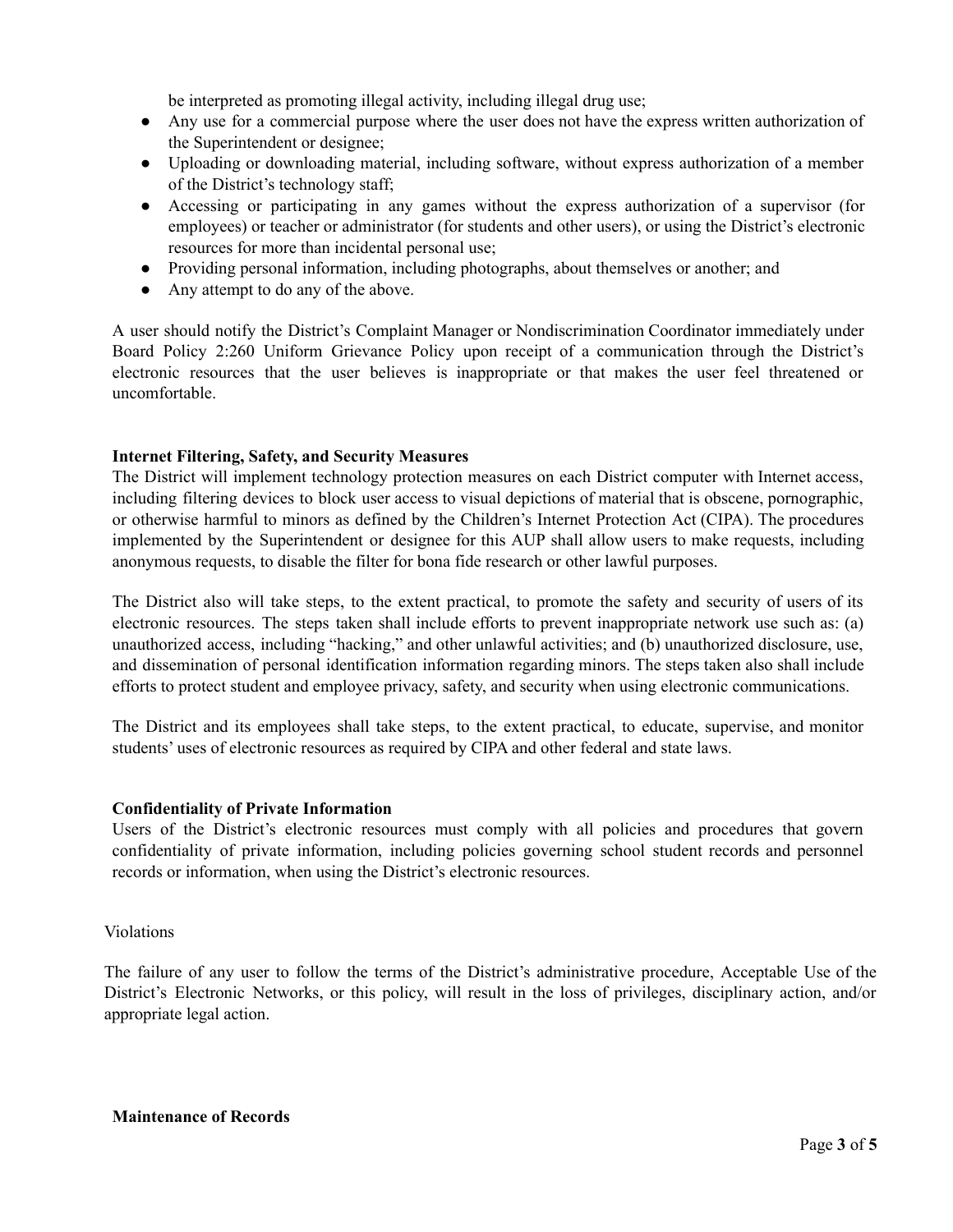Certain laws require the District to maintain business records, including public records, school student records, and personnel records, for certain periods of time. Users of the District's electronic resources are responsible for maintaining records as required by District policy, District procedures, and/or relevant laws. This may include maintaining school student records and local records as required by state and federal law.

#### **Disclaimer, Limitation of Liability, and Indemnification**

The District does not guarantee the quality of the services provided through its electronic resources. The District makes no guarantees about the accuracy of information accessed through its electronic resources. The District is not responsible for: (i) any loss or damages resulting from the unavailability or failure of its electronic resources; (ii) any information that is rendered unavailable because of its electronic resources or lack thereof; or (iii) any inaccurate information accessed through its electronic resources.

All users assume full responsibility for any costs, liabilities, or damages arising from their use of the District's electronic resources, and must reimburse the District for any loss, including reasonable attorney's fees, incurred as a result of their use to the extent allowed by law. The District is not liable for the actions of users of its electronic resources.

## **No Expectation of Privacy**

Users of the District's electronic resources have no expectation of privacy with respect to use of the District's electronic resources, including access of the District's Internet or Wi-Fi using personal technology, or with respect to any material created, transmitted, accessed, or stored via District electronic resources. This includes material created, transmitted, accessed, or stored for personal use, including incidental personal use, on or through the District's electronic resources. The District reserves the right to monitor users' activities on District electronic resources at any time for any reason without prior notification; to access, review, copy, store, and/or delete any electronic information accessed or stored therein; and to disclose such information to others as it deems necessary and/or as required by law. Users should be aware that information may remain on the District's electronic resources even after it has been deleted by the user. This section of this policy may only be altered through amendment of this policy, and may not be altered or diminished by the verbal or written assurances of any employee or representative of the District

| <b>LEGAL REF.:</b>   | 20 U.S.C. §7131, Elementary and Secondary Education Act.                            |
|----------------------|-------------------------------------------------------------------------------------|
|                      | 47 U.S.C. §254(h) and (l), Children's Internet Protection Act.                      |
|                      | 47 C.F.R. Part 54, Subpart F, Universal Service Support for Schools and Libraries.  |
|                      | 115 ILCS 5/14(c-5), Ill. Educational Labor Relations Act.                           |
|                      | 720 ILCS 5/26.5.                                                                    |
| <b>CROSS REF.:</b>   | 5:100 (Staff Development Program), 5:170 (Copyright), 6:40 (Curriculum              |
|                      | Development), 6:60 (Curriculum Content), 6:210 (Instructional Materials),;          |
|                      | Responsible Use and Conduct), 6:230 (Library Media Program), 6:260 (Complaints      |
|                      | About Curriculum, Instructional Materials, and Programs), 7:130 (Student Rights and |
|                      | Responsibilities), 7:190 (Student Behavior), 7:310 (Restrictions on Publications;   |
|                      | Elementary Schools), 7:345 (Use of Educational Technologies; Student Data Privacy   |
|                      | and Security) 9:10 (Student Use of Personal Technology)                             |
| <b>ADMIN. PROC.:</b> | 9:00, E1 (Acceptable Use of the District's Electronic Resources Authorization Form  |
| (Student),           |                                                                                     |
|                      | 9:00, E2 (Acceptable Use of the District's Electronic Resources Authorization Form  |